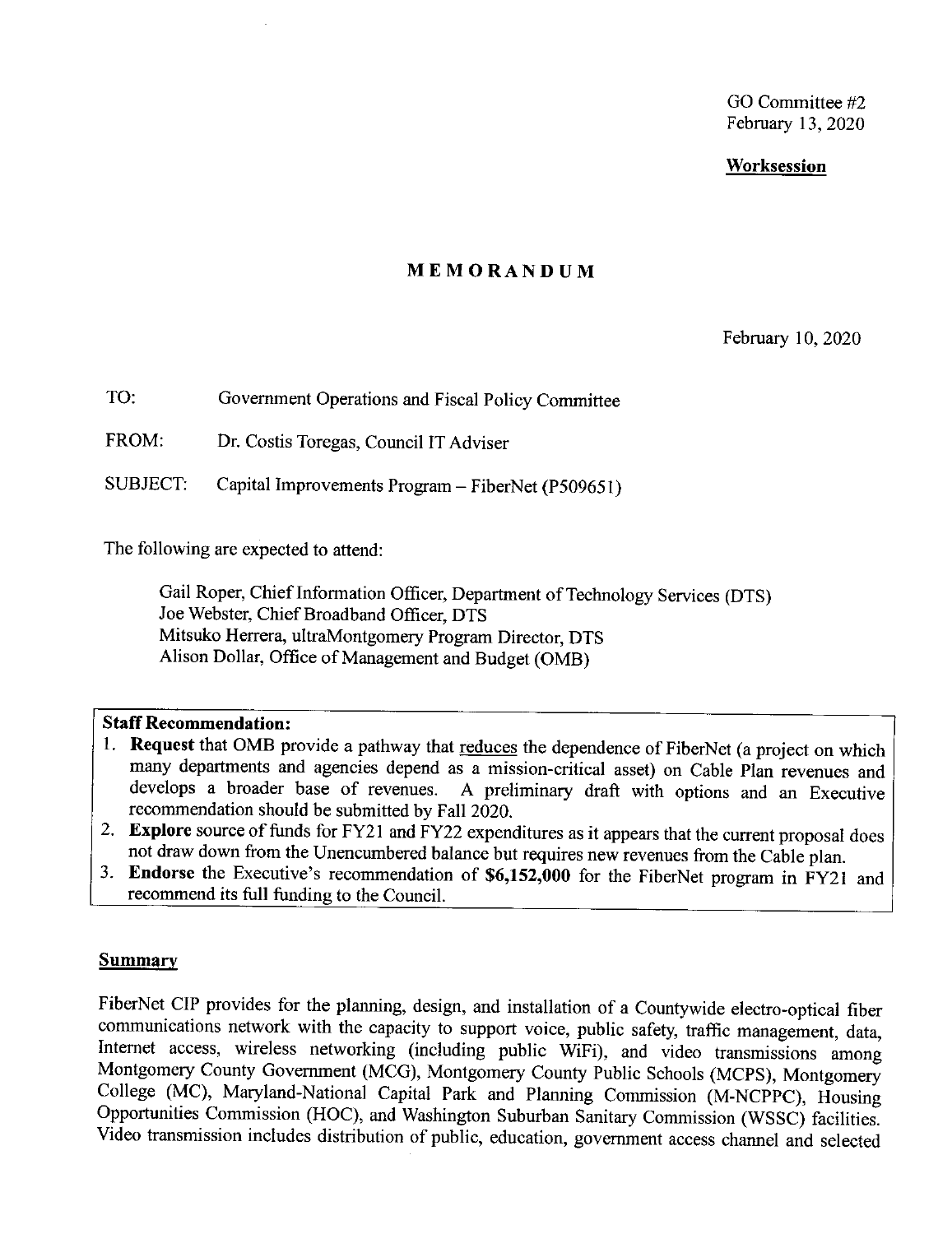cable programming. FiberNet is the communications backbone for the Public Safety Radio and Technology Services Public Safety Mobile Data Systems ( collectively, Public Safety Communications System (PSCS)), DOT's Advanced Traffic Management System (ATMS), and other technology implementations (including 800 MHz IP public safety radio).

Based on the current funding schedule, FiberNet is scheduled to reach 526 locations by the end of FY20. The Traffic Management network reaches over 220 traffic cameras and 880 traffic signals, and backup power to keep traffic signal operations during large-scale power outages has been added at 428 traffic signals. By the end of FY22-and including sites connected by private carriers and institutional partners-FiberNet is expected to have a total of more than 1,845 sites on the network serving a tremendous variety of facilities from pedestrian beacons to public schools to fire stations to wine and liquor stores, to major campus networks and large multi-story office buildings.

The primary focus of the FY21-22 CIP will be to upgrade edge and core equipment to expand capacity within FiberNet and to edge locations, upgrade hub-site HVAC and back-up power supplies, to leverage inter-jurisdictional connections and Ashburn data center connections, and to enable cost-effective future technology public-private partnerships with major research and educational institutions, regional broadband service providers, and large employers.

#### **Background**

There are three "families" of FiberNet infrastructure that have been created over the years at a cost that is estimated at \$90 million:

FiberNet I is a legacy network still used to support specific public safety and traffic communications, with a plan to phase out at or prior to completion of the Public Safety System Modernization (PSSM) project. The PSSM system is in the final stages of implementation and should be completed by FY21.

FiberNet II is being used to support all County communications services, including MC311, e-mail, Internet and local cable channel video. The technology is based on Multiprotocol Label Switching (MPLS) technologies and is a state-of-the-art multiservice wide area network (Metropolitan WAN) platform with the capacity to deliver 100 megabit/second, one and ten gigabit per second WAN links to Interagency Technology Policy and Coordination Committee (ITPCC) participating agencies.

FiberNet III is in the pilot and planning phase. When implemented, FiberNet III equipment will allow faster, higher capacity, more reliable means of optical networking. FiberNet III planning anticipates significantly increased bandwidth requirements necessitating implementation of dense wave division multiplexing (DWDM) that enables multiple 10 gigabit channels per fiber strand, dramatically increasing utilization of fiber assets. DWDM solutions are currently being piloted for Montgomery College, WSSC, and Montgomery County E911 requirements. Selected FiberNet Hub sites are also being equipped with DWDM capabilities in response to the emerging needs of the participating agencies.

FiberNet's outside physical plant has a practically unlimited useful life. Upgrades and replacements to electronic components in the core and at user sites will be required periodically throughout the service life. Each generation of FiberNet electronic components has an estimated useful life of at least 10 years. Using optical technology, all three generations of FiberNet can be run on the same outside physical plant.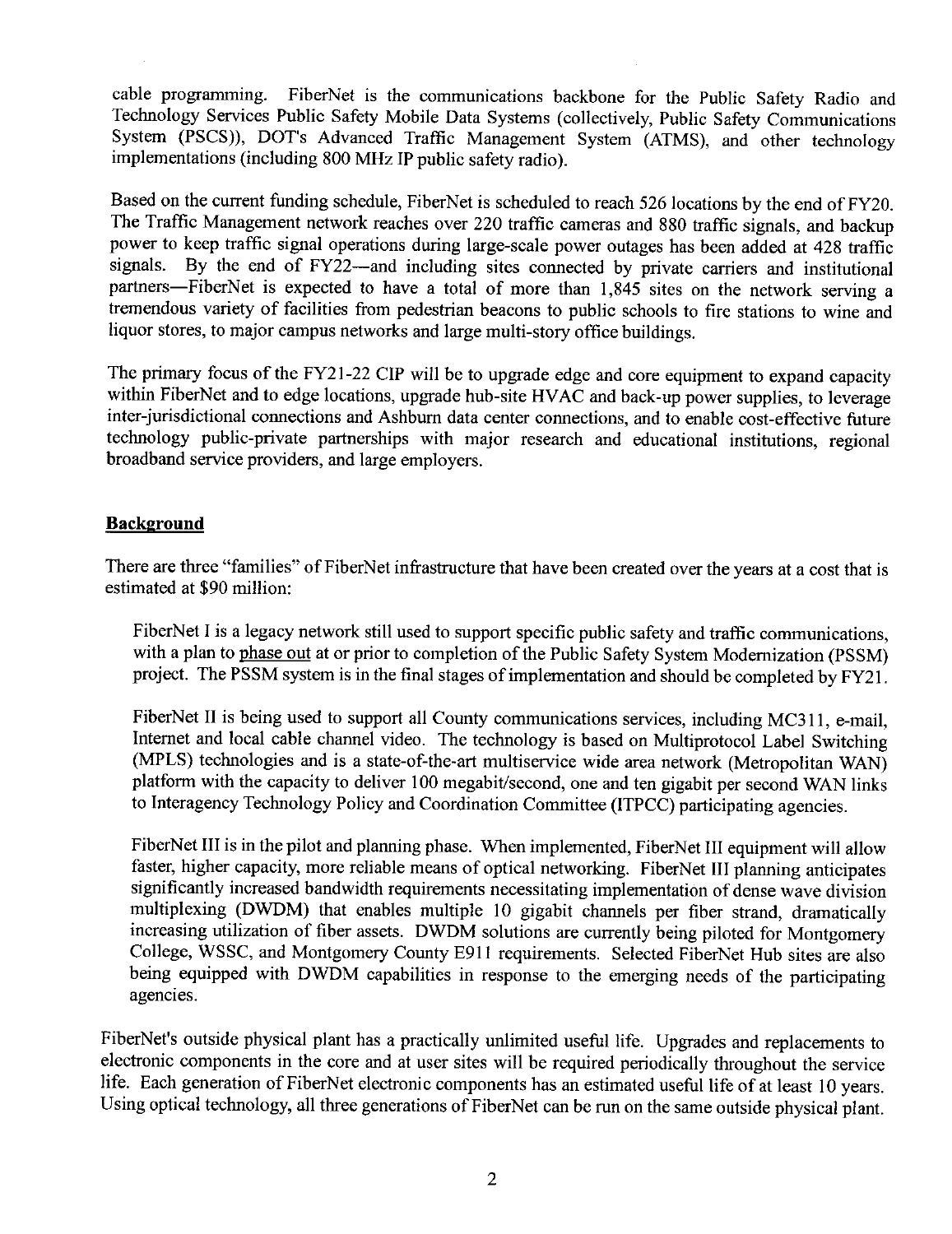FiberNet reaches more than 580 locations with broadband capacity and is overseen by the CIOs of all major agencies operating as the CIO subcommittee of the ITPCC. New technologies such as DWDM have been introduced to improve the effectiveness of the system and derive more usefulness from the same physical plant.

FiberNet is fully funded through Cable Fund revenues, and the FY21 request is \$6,152,000 (©1-3). There are additional amounts for the FY21 FiberNet program relating to operational requirements, both within DTS and DOT budgets; these will be reviewed in the Operating Budget request that will be delivered to the Council on March 15, 2020.

The ITPCC includes FiberNet in its work program; ITPCC chair Andrew Kleine gave a report on the status of this important asset at the GO Committee worksession on March 25, 2019.

#### **CIPReguest**

The Executive's request for the FiberNet program in the FY21-26 CIP is on  $\odot$  1-3.

The following table reflects the financial allocations being made to the FiberNet program in FY21-26. The allocations proposed as part of the FY19-24 CIP program are also given, to enable a direct comparison of changes to the program requirements over time. In addition, the estimated expenditure of \$4.3 million in FY20 is shown to compare it against planned expenditures in the FYI 9-24 plan of \$3.7 million.

|                                       | <b>FY19</b> | <b>FY20</b> | <b>FY21</b> | <b>FY22</b> | <b>FY23</b> | <b>FY24</b> | <b>FY25</b> | <b>FY26</b> |
|---------------------------------------|-------------|-------------|-------------|-------------|-------------|-------------|-------------|-------------|
| <b>CIP</b><br>Request /<br>$FY21-26*$ | N/A         | N/A         | \$6.152     | \$5,772     | \$3,888     | \$3,496     | \$3,496     | \$3,496     |
| CIP<br>Request<br>FY19-24             | \$3,840     | \$3,750     | \$3,569     | \$3,496     | \$3,496     | \$3,496     | N/A         | N/A         |
| Estimated<br>expenditure              |             | \$4,294     |             |             |             |             |             |             |

\*FiberNet costs (m \$000s)

FiberNet depends 100% on funds derived from the Cable Plan. While this may continue to be an appropriate strategy as in prior years, it may become less sustainable in future years if the franchise fee revenue should diminish significantly because of cable usage trends and national legislative and regulatory changes. The Office of Management and Budget has developed a fiscal forecasting model that includes a built-in assumption of a 4% annual drop in revenues. Current actual figures support this assumption.

To avoid a situation where the mission-critical nature of FiberNet services could be interrupted from revenue losses in the Cable Plan, the Executive should develop a long-term plan to gradually reduce the total reliance of the FiberNet implementation on cable fees, and provide a broader revenue source that could help transition the support platform to a less diminishing base,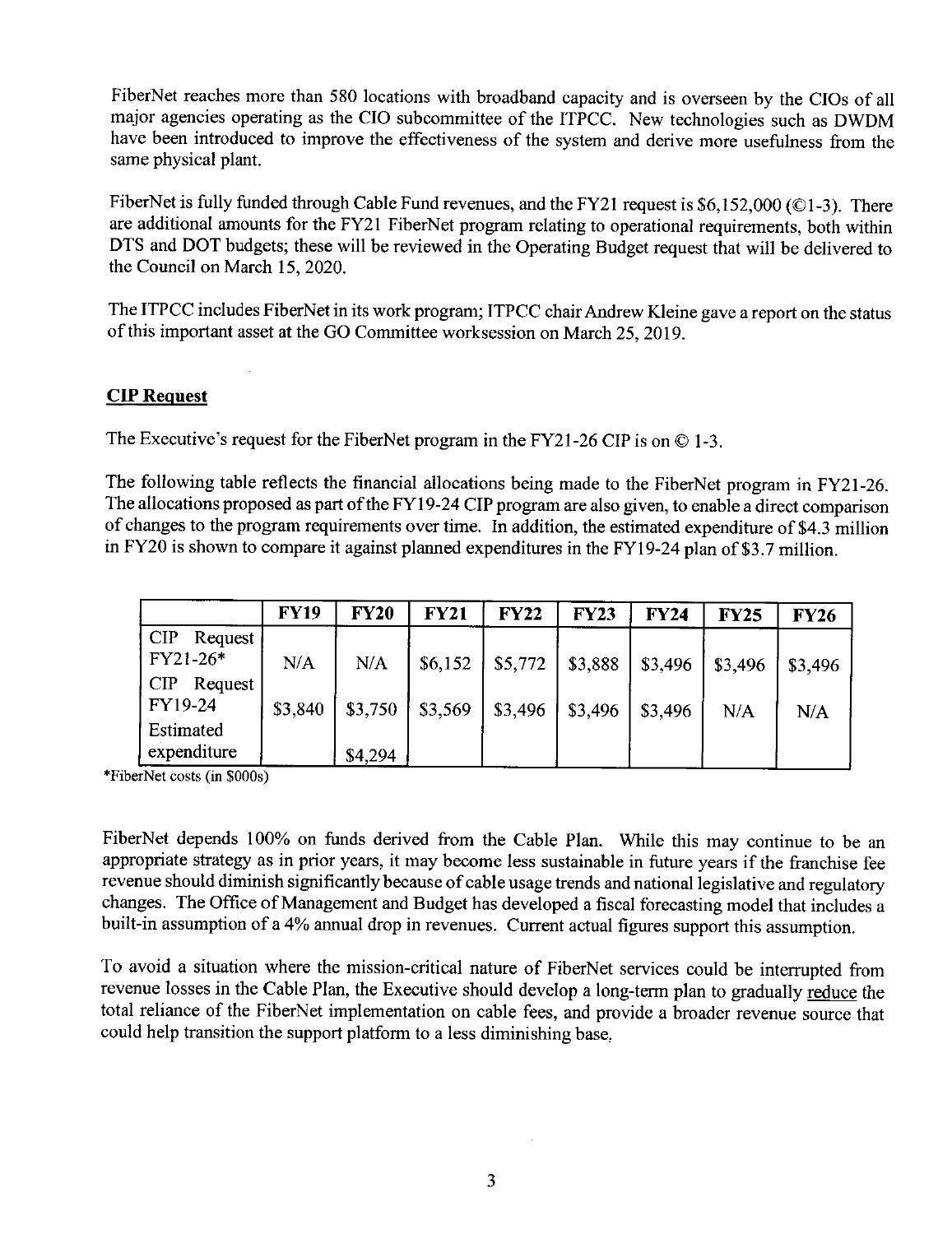#### **Strategic Questions**

Council Staff asked specific strategic questions to provide Councilmembers with a better understanding of this important investment in communications, and strategies needed for its successful completion. These questions, and the responses from the Executive, are below.

1. There is a 50% additional outlay to be spent in FY21 over the amount spent in FY20. What project(s) is driving this increase in the upcoming year?

Answer: OBP is spending a portion of the Unencumbered Balance and the planned new funding. The FiberNet III planning is nearing completion. Once ITPCC is briefed, FiberNet will attempt to fast track purchase and deployment of new equipment to meet demand for cloud and educational bandwidth.

**Council Staff comments:** There is a large unencumbered balance of \$7 .5 million that must be spent on physical plant construction or maintenance. This balance is an opportunity to rethink underserved areas of the County ( such as the Ag Reserve) with broadband services.

As FiberNet governance is vested in the CIO subcommittee of the ITPCC, it is imperative that this Committee be re-energized and exert leadership; it has not met for several months, and a similar situation exists for the Principals Committee of the ITPCC that must approve the workplan for FiberNet reflective of the requirements of all agency users.

2. On page 10-4, the Fiscal Note says that FiberNet funding may be supplemented from the General Fund. Why is this not the year to begin that supplemental process?

Answer: The County continues to receive restricted capital PEG/I-Net funding and will continue to appropriate this restricted funding on FiberNet and other eligible projects. The County will continue to explore opportunities to transition FiberNet operating expenditures to the General Fund as needed and resources allow.

**Council Staff comments:** Every year that goes by without making decisions regarding a more reliable revenue source for this mission-critical resource is time wasted. The fact that restricted capital is received every year is no reason not to plan and prepare the way for a revenue source switch. Council Staff suggests that 0MB provide a pathway that reduces this dependence of FiberNet (a project upon which many departments and agencies depend as a mission-critical asset) on Cable Plan revenues and develops a broader base of revenues. A preliminary draft with options and an Executive recommendation should be submitted by Fall 2020.

3. The entire amount requested is coming from the Cable Plan that has been declining. In order to provide for the increase in FY2 l, other elements of the Cable Fund must be reduced. Before the Committee can provide guidance on this CIP element, an understanding of how the Cable Plan allocation is proposed to be changed should be known.

Answer: See answer to Question 1. The increased CIP request consists of approximately the same level of FY21 funding projected in the FY20 Approved Cable Communications Fund plus additional spending of the Unencumbered Balance. No other elements of the Cable Communications Fund will need to be reduced to support this request. Please see Comparison table below.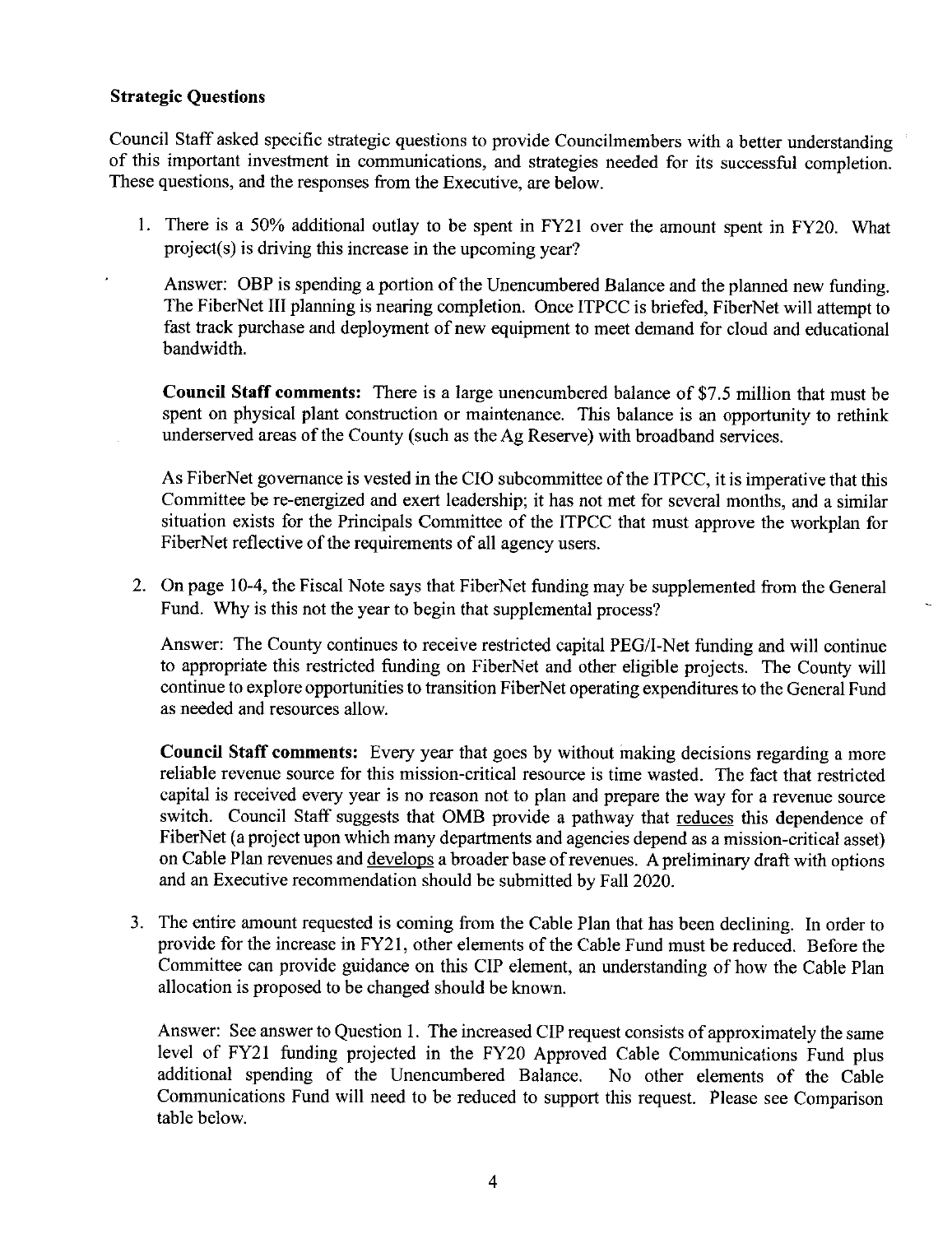| أقله            | A                                                 | ₿        | D                                                                                    | Е         | F                      | G           | $\mathbf{H}$ |                                                 |             | $\mathbf{K}$    | ŧ                   | м    |  |
|-----------------|---------------------------------------------------|----------|--------------------------------------------------------------------------------------|-----------|------------------------|-------------|--------------|-------------------------------------------------|-------------|-----------------|---------------------|------|--|
|                 |                                                   |          |                                                                                      |           | FibertNet CIP (509651) |             |              |                                                 |             |                 |                     |      |  |
|                 | FY19-24 Approved / FY21-26 Recommended Comparison |          |                                                                                      |           |                        |             |              |                                                 |             |                 |                     |      |  |
|                 |                                                   |          |                                                                                      |           |                        |             |              |                                                 |             |                 |                     |      |  |
| 4               |                                                   |          | <b>Total Thru FY18 Rem FY18</b>                                                      |           | <b>FY19</b>            | <b>FY20</b> | <b>FY21</b>  | <b>FY22</b>                                     | <b>FY23</b> | <b>FY24</b>     | FY26                | FY26 |  |
| 5               | FY19-24 Approved                                  | \$82,995 | \$53,089                                                                             | \$8,259   | \$3,840                | \$3,750     |              | \$3,569 \$3,496                                 |             | \$3,496 \$3,496 | \$0                 | 50   |  |
| 6               |                                                   |          |                                                                                      |           |                        |             |              |                                                 |             |                 |                     |      |  |
|                 |                                                   | Total    |                                                                                      |           | Thru FY19 FY20 Est     |             | <b>FY21</b>  | <b>FY22</b>                                     | <b>FY23</b> | <b>FY24</b>     | <b>FY25</b>         | FY26 |  |
| 8               | <b>FY21-26 Recommended</b>                        | \$89,987 |                                                                                      |           | \$59,393               | \$4,294     |              | \$6,152 \$5,772 \$3,888 \$3,496 \$3,496 \$3,496 |             |                 |                     |      |  |
| 9               |                                                   |          |                                                                                      |           |                        |             |              |                                                 |             |                 |                     |      |  |
| 10              | Difference FY21-FY26                              |          |                                                                                      |           |                        |             | \$2,583      | \$2,276                                         | \$392       |                 | \$0 \$3,496 \$3,496 |      |  |
| 11.             | <b>Total Difference</b>                           | \$6,992  |                                                                                      | $-55.251$ |                        |             |              | \$5,251                                         |             |                 | \$6,992             |      |  |
| 12 <sub>2</sub> |                                                   |          |                                                                                      |           |                        |             |              |                                                 |             |                 |                     |      |  |
| 13.             | <b>Difference Thru FY20</b>                       |          | -\$5,251 Represents implementation delays                                            |           |                        |             |              |                                                 |             |                 |                     |      |  |
|                 | <sup>图集</sup> Difference FY21-FY23                |          | \$5,251 Reflects planned use of prior approved funding in FY21-23                    |           |                        |             |              |                                                 |             |                 |                     |      |  |
|                 | 15 Difference FY24-FY26                           | \$6,992  |                                                                                      |           |                        |             |              |                                                 |             |                 |                     |      |  |
|                 | 16 Total Project Difference                       |          | \$6,992 Only project increase is due to the addition of new funding in FY25 and FY26 |           |                        |             |              |                                                 |             |                 |                     |      |  |

4. FiberNet III is referenced. Please provide a breakdown of FiberNet and FiberNet III support requirements and how each will diminish or grow over the 6-year CIP.

Answer: FiberNet support requirements are being reviewed and will be provided as part of the County Executive's Recommended Budget on March 15, 2020. FiberNet III equipment costs are listed in the Planning, Design and Supervision cost element in the PDE Costs after 6 years could be less.

5. How is the unencumbered balance of \$7.5 million handled in project planning? Is it in addition to the FY21 and FY22 requests?

Answer: See answer 1 and 3. It is planned to be spent between FY21 and 23.

**Council Staff comments:** The Executive states that the \$7 .5 million unencumbered balance will be spent between FY21 and FY23. The expenditure display on  $\odot$ 1 shows total planned expenditures of \$15.8 million; they are shown to come from new Cable Fund revenues, and not drawdowns from a dedicated General Fund account of Cable unencumbered funds. The Committee should continue to review FiberNet expenditures and the size of the investment made to ensure alignment of actual DTS and ITPCC practices against the goal of putting the unencumbered balance to good use.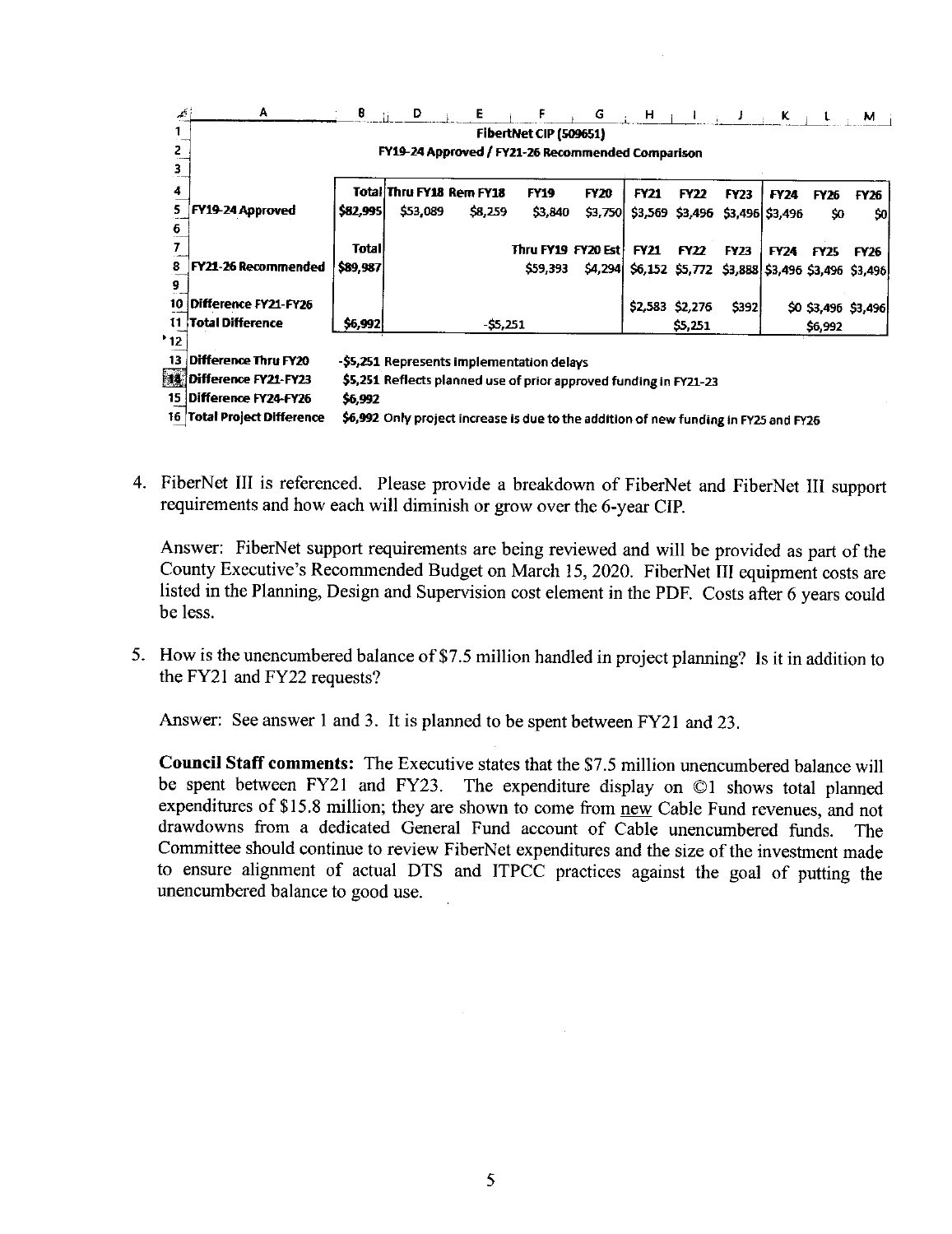

# ,<,,; **FiberNet** *j/* ';~\ j -, ' : • ,\_- *,:,,!•:* **(P509651)** / .

| Category                      | General Government         | <b>Date Last Modified</b>   | 01/08/20                   |  |  |  |  |  |  |
|-------------------------------|----------------------------|-----------------------------|----------------------------|--|--|--|--|--|--|
| <b>SubCategory</b>            | <b>Technology Services</b> | <b>Administering Agency</b> | <b>Technology Services</b> |  |  |  |  |  |  |
| <b>Planning Area</b>          | Countywide                 | <b>Status</b>               | Ongoing                    |  |  |  |  |  |  |
| FYPFNDITHPF SCHEDHI E /enna.) |                            |                             |                            |  |  |  |  |  |  |

#### **EXPENDITURE SCHEDULE** (\$000s)

| <b>Cost Elements</b>             | Total  | Thru FY19 | Est FY20 | Total<br>6 Years |       | FY 21 FY 22 FY 23       |       |      | FY 24 FY 25 FY 26 |       | <b>Beyond</b><br>6 Years |
|----------------------------------|--------|-----------|----------|------------------|-------|-------------------------|-------|------|-------------------|-------|--------------------------|
| Planning, Design and Supervision | 12,450 | 2,159     | 1.291    | 9.000            | 2.500 | 2.500                   | .000  | .000 | 1.000             | 1.000 |                          |
| Land                             | 1961   | 4         | 353      | 1.604            | 302   | 302                     | 250   | 250  | 250               | 250   | $\overline{\phantom{0}}$ |
| Site Improvements and Utilities  | 17.535 | 16.650    | 85       | 800              | 500   | 100                     | 50    | 50   | 50                | 50    | ۰                        |
| Construction                     | 15.719 | .503      | 2.320    | 11,896           | 2.350 | 2,370                   | 2.088 | .696 | 1.696             | 1.696 |                          |
| Other                            | 42.322 | 39,077    | 245      | 3.000            | 500   | 500                     | 500   | 500  | 500               | 500   | $\blacksquare$           |
| TOTAL EXPENDITURES               | 89.987 | 59,393    | 4.294    | 26,300           |       | 6,152 5,772 3,888 3,496 |       |      | 3,496 3,496       |       |                          |

#### **FUNDING SCHEDULE (\$000s)**

| <b>Funding Source</b>        | Total  | Thru FY19      | Est FY20 | <b>Total</b><br>6 Years |       | FY 21 FY 22 FY 23 FY 24 FY 25 FY 26 |       |       |             |       | Beyond<br>6 Years        |
|------------------------------|--------|----------------|----------|-------------------------|-------|-------------------------------------|-------|-------|-------------|-------|--------------------------|
| Contributions                | 1.611  | 1.611          |          |                         |       |                                     |       |       |             |       |                          |
| Current Revenue: Cable TV    | 77.107 | 46.769         | 4.038    | 26,300                  | 6.152 | 5,772                               | 3,888 | 3.496 | 3,496       | 3.496 | $\overline{\phantom{a}}$ |
| Current Revenue: General     | 256    | $\blacksquare$ | 256      |                         |       |                                     | -     |       |             |       |                          |
| G.O. Bonds                   | 8.866  | 8.866          | ۰        |                         |       |                                     | ۰     |       |             |       | ٠                        |
| PAYGO                        | 2.147  | 2.147          |          |                         |       |                                     |       |       |             |       |                          |
| <b>TOTAL FUNDING SOURCES</b> | 89.987 | 59,393         | 4.294    | 26,300 6,152            |       | 5,772 3,888 3,496                   |       |       | 3,496 3,496 |       | ٠                        |

### **APPROPRIATION AND EXPENDITURE DATA (\$000s)**

| Appropriation FY 21 Request | 6 1 5 2 | Year First Appropriation | <b>FY96</b> |
|-----------------------------|---------|--------------------------|-------------|
| Appropriation FY 22 Request | 5.772   | Last FY's Cost Estimate  | 82,995      |
| Cumulative Appropriation    | 68.938  |                          |             |
| Expenditure / Encumbrances  | 61.406  |                          |             |
| Unencumbered Balance        | 7.532   |                          |             |

# **PROJECT DESCRIPTION**

FiberNet CIP provides for the planning, design, and installation of a countywide electro-optical fiber communication network with the capacity to support voice, public-safety, traffic management, data, Internet access, wireless networking (including public WIFi) and video transmissions among Montgomery County Government (MCG), Montgomery County Public Schools (MCPS), Montgomery Cbllege (MC), Maryland National Capital Park and Planning Commission (M-NCPPC), Housing Opportunities Commission (HOC) and Washington Suburban Sanitary Commission (WSSC) facilities. Video transmission will include distribution of public, education, government access channel and selected cable programming. FiberNet is the communications backbone for the Public Safety Radio and

 $\bigodot$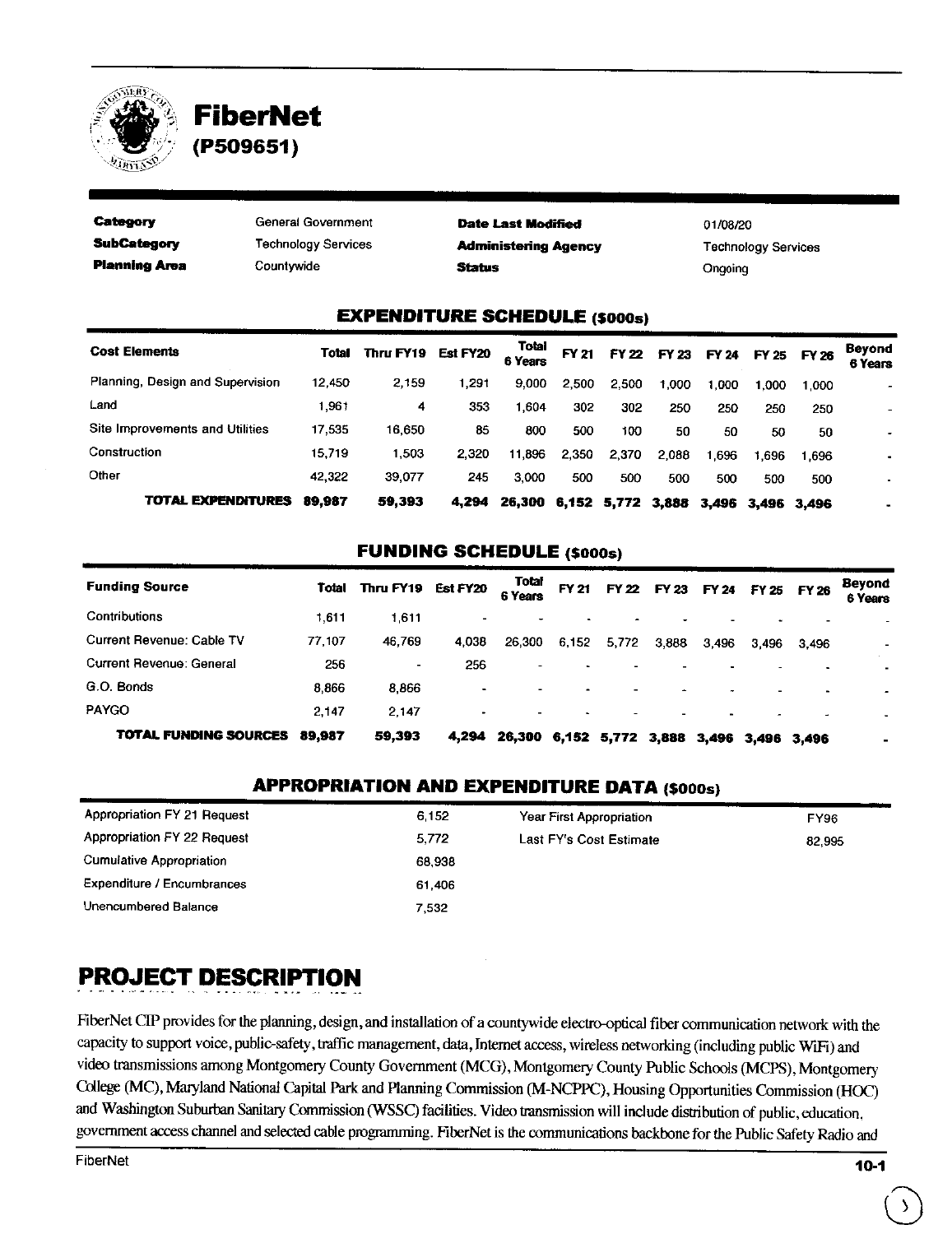Public Safety Mobile Data Systems (collectively, Public Safety Communications System (PSCS)), DOT's Advanced Traffic Management System (ATMS),and future technology implementations (including 800 MHz IP public safety radio). FiberNet's outside physical plant has a practically unlimited useful life. Upgrades and replacements to electronic components in the core and at user sites will be required periodically throughout the service life. Fach generation of FiberNet electronic components have an estimated useful life of at least IO years. FiberNet I is a legacy network still used to support specific public safety and traffic communications, with a plan to phase out at or prior to completion of the Public Safety System Modernization. FiberNet II is being used to support all County communications services including 311, e-mail, Internet and local cable channel video. FiberNet ID is in the pilot and planning phase. When implemented, FiberNet III equipment will allow faster, higher capacity, more reliable means of optical networking. Using optical technology, all three generations of Fiber Net can be run on the same outside physical plant.

### **ESTIMATED SCHEDULE**

At the end of FY19, FiberNet reached 476 locations. Based on the current funding schedule, FiberNet is scheduled to reach 526 locations by the end of FY20. The Traffic Management network reaches over 220 traffic cameras and 880 traffic signals, and backup power to keep traffic signals operations during large scale power outages have been added at 428 traffic signals. By the end of FY22 and including sites connected by private carriers and institutional partners - FiberNet is expected to have a total of more than 1,845 sites on the network serving a tremendous variety of facilities from pedestrian beacons to public schools to fire stations to wine and liquor stores, to major campus networks and large multi-story office buildings. The primary focus of the FY21-22 CIP will be to upgrade edge and core equipment to exponentially expand capacity within FiberNet and to edge locations, upgrade hub-site HV AC and back-up power supplies, and to leverage inter-jurisdictional connections and Ashburn data center connections, to enable cost-effective future technology public-private partnerships with major research and educational institutions, regional broadband service providers, and large employers.

### **COST CHANGE**

Cost increase due to the addition of FY25 and FY26 to this ongoing level-of-effort project.

# **PROJECT JUSTIFICATION**

FiberNet is a critical infrastructure asset providing communication services and applications to every agency in Montgomery County. As more services are offered electronically (e-applications, e-payment, e-document, e-storage, e-learning), and more services require cloud-access. it is critical that every County location has robust access to FiberNet, and that FiberNet **be** secure, reliable, and always-on. The FiberNet CIP also supports and expands the A **TMS** system and networks that monitor, control and collect information along the transportation system, which includes traffic signals, traffic surveillance cameras, lane control systems, traffic adaptive system, back-up power monitoring, and Bus Transit Signal Priority. By leveraging FiberNet, the ATMS has diverse network paths to eliminate single points of failure.

# **FISCAL NOTE**

The FiberNet CIP originally was funded by the General Fund. As restricted-use Cable Fund PEG/I NET capital grant funding grew, the Cable Fund became the primary funding source for FiberNet. Cable revenues are declining as cord cutting increases, and may be negatively impacted by federal government efforts to restrict the authority of local governments to collect revenue for use of public assets by communications providers. Funding for future FiberNet CIPs may need to be supplemented by the General Fund. FiberNet operations and maintenance (O&M) activities are a critical component of FiberNet's utility but are not funded by the FiberNet CIP. Federal regulatory actions, or the outcome of renegotiations when the Comcast and Verizon franchises expire in 2021, may negatively impact the Cable Fund. In FYl6 funds were also used to support government and educational ultraMontgomery broadband initiatives.

### **DISCLOSURES**

FiberNet **10-2**